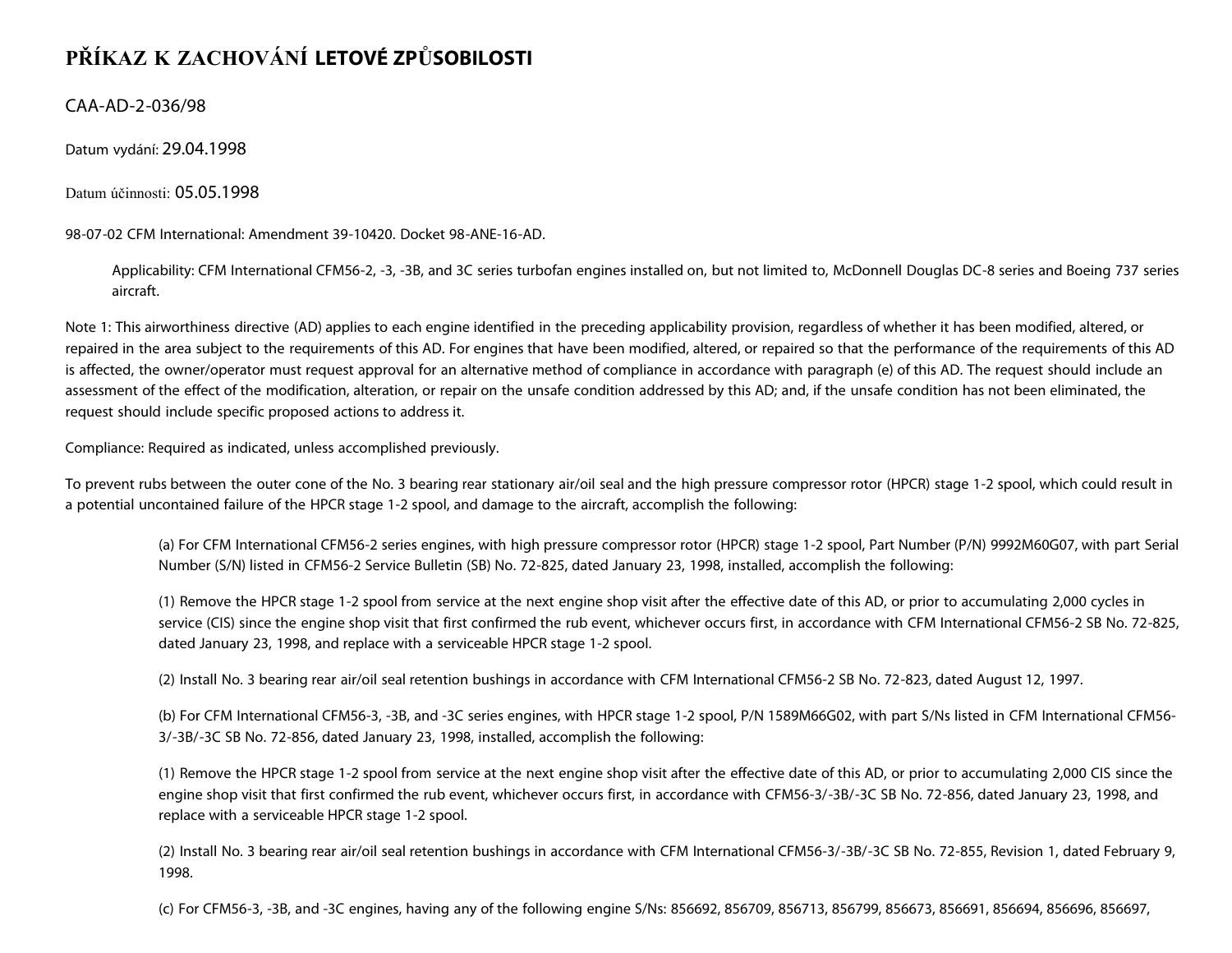856746, 856780, 857669, 857685, 857686, 857704, and 859115; accomplish the following within 15 days after the effective date of this AD:

(1) Remove from service No. 3 bearing rear stationary air/oil seal, P/N 1663M91G03, and replace with a serviceable No. 3 bearing rear stationary air/oil seal. No. 3 bearing rear stationary air/oil seals removed in accordance with this paragraph are unserviceable.

(2) Install No. 3 bearing rear air/oil seal retention bushings in accordance with CFM International CFM56-3/-3B/-3C SB No. 72-855, Revision 1, dated February 9, 1998.

(d) For the purpose of this AD, the following definitions apply:

(1) A shop visit is defined as the induction of an engine into the shop for any maintenance.

(2) A serviceable HPCR stage 1-2 spool is defined as a spool without a rub or scratch indication.

(3) A serviceable No. 3 bearing rear stationary air/oil seal is defined as a new seal, P/N 1663M91G03, that is not identified by S/N in Table 1 of this AD.

## Table 1 No. 3 Bearing Rear Stationary Air/Oil Seal S/Ns

## P/N 1663M91G03

| CTD81631 | CTD81907 | CTD81908 | CTD81998 |
|----------|----------|----------|----------|
| CTD82004 | CTD82132 | CTD82208 | CTD82210 |
| CTD82212 | CTD82213 | CTD82271 | CTD82295 |
| CTD82297 | CTD82298 | CTD82300 | CTD82304 |
| CTD82457 | CTD82759 | CTD82766 | CTD82767 |
| CTD82788 | CTD82817 | CTD82822 | CTD82854 |
| CTD82855 | CTD82856 | CTD82857 | CTD82859 |
| CTD82962 | CTD83232 | CTD83474 | CTD83837 |
| CTD83839 | CTD84100 | CTD84138 | CTD84140 |
| CTD84141 | CTD84143 | CTD84144 | CTD84145 |
| CTD84148 | CTD84203 | CTD84206 | CTD84207 |
| CTD84258 | CTD84262 | CTD84360 | CTD84363 |
| CTD84604 | CTD84712 | CTD84741 | CTD85147 |
| CTD85148 | CTD85149 | CTD85161 | CTD85162 |
| CTD85166 | CTD85168 | CTD85169 | CTD85170 |
| CTD85172 | CTD85348 | CTD85349 | CTD85351 |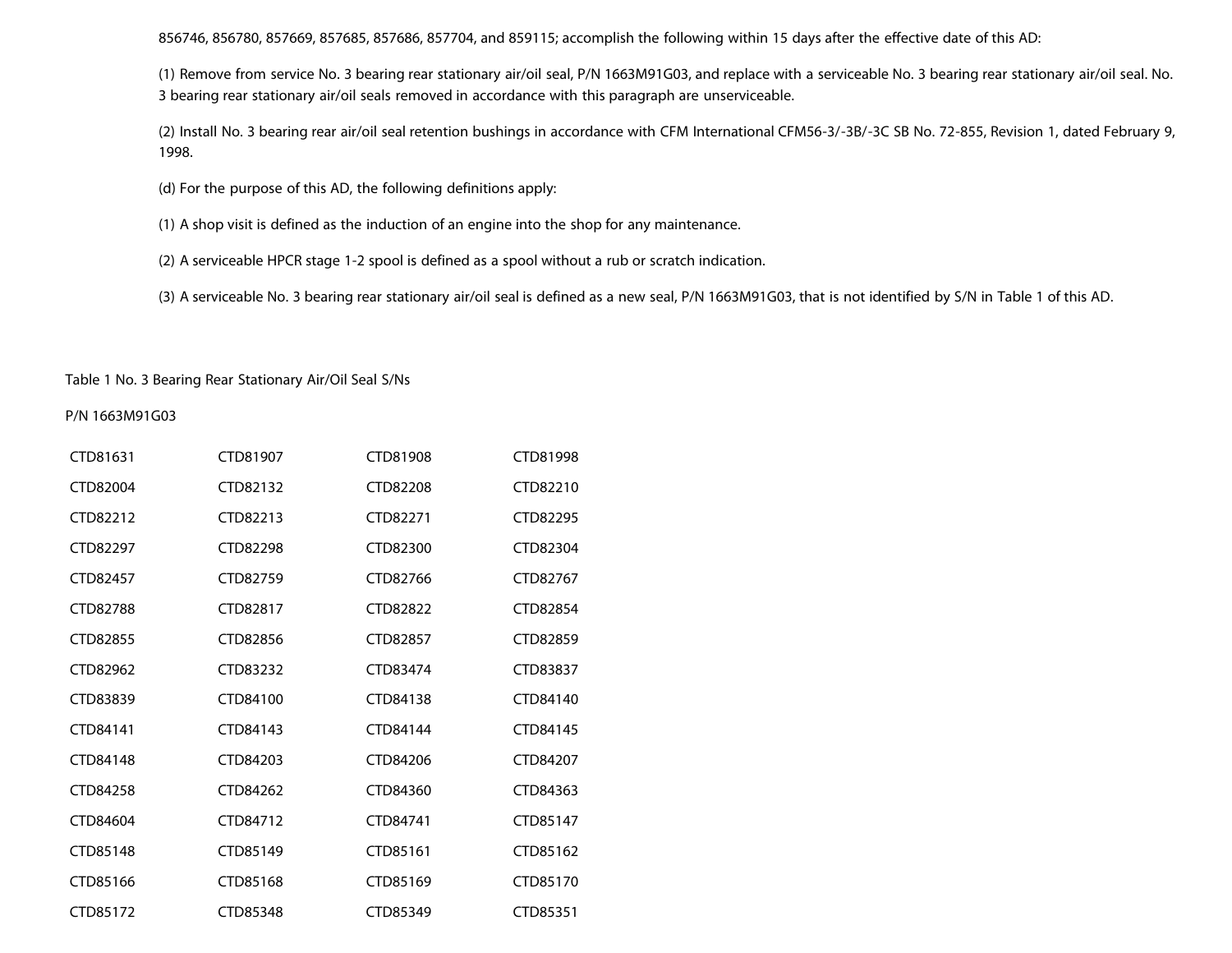(e) An alternative method of compliance or adjustment of the compliance time that provides an acceptable level of safety may be used if approved by the Manager, Engine Certification Office. Operators shall submit their requests through an appropriate FAA Principal Maintenance Inspector, who may add comments and then send it to the Manager, Engine Certification Office.

Note 2: Information concerning the existence of approved alternative methods of compliance with this airworthiness directive, if any, may be obtained from the Engine Certification Office.

(f) Special flight permits may be issued in accordance with sections 21.197 and 21.199 of the Federal Aviation Regulations (14 CFR 21.197 and 21.199) to operate the aircraft to a location where the requirements of this AD can be accomplished.

(g) The actions required by this AD shall be done in accordance with the following CFM International SBs:

| Document No.                   | Pages    | Revision | Date             |
|--------------------------------|----------|----------|------------------|
| CFM56-2 SB No. 72-823          | $1 - 12$ | Original | August 12, 1997  |
| Total pages: 12.               |          |          |                  |
| CFM56-2 SB No. 72-825          | 1-7      | Original | January 23, 1998 |
| Total pages: 7.                |          |          |                  |
| CFM56-3/-3B/-3C, SB No. 72-856 | 1-8      | Original | January 23, 1998 |
| Total pages: 8.                |          |          |                  |
| CFM56-3/-3B/-3C, SB No. 72-855 | $1 - 16$ |          | February 9, 1998 |
| Total pages: 16.               |          |          |                  |

This incorporation by reference was approved by the Director of the Federal Register in accordance with 5 U.S.C. 552(a) and 1 CFR part 51. Copies may be obtained from CFM International, Technical Publications Department, 1 Neumann Way, Cincinnati, OH 45215; telephone (513) 552-2981, fax (513) 552-2816. Copies may be inspected at the FAA, New England Region, Office of Regional Counsel, 12 New England Executive Park, Burlington, MA; or at the Office of the Federal Register, 800 North Capitol Street, NW., suite 700, Washington, DC.

(h) This amendment becomes effective on March 30, 1998.